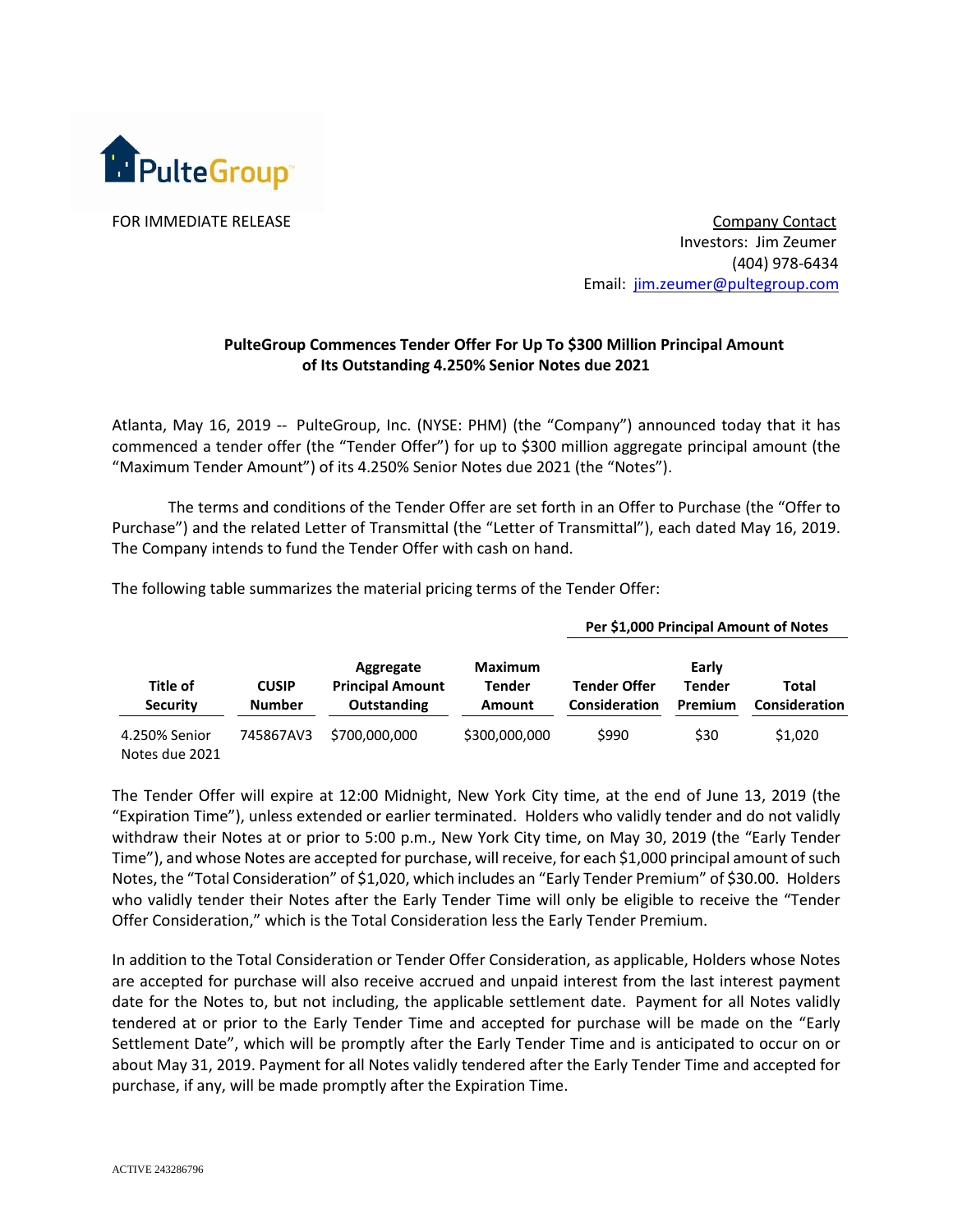If more than the Maximum Tender Amount of Notes are validly tendered and not validly withdrawn, the Company will accept such Notes for purchase on a pro rata basis up to the Maximum Tender Amount. If, at the Early Tender Time, the aggregate principal amount of Notes validly tendered equals or exceeds the Maximum Tender Amount, the Company does not expect to accept for purchase any Notes validly tendered after the Early Tender Time. If, at the Early Tender Time, the aggregate principal amount of Notes validly tendered is less than the Maximum Tender Amount, the Company expects to accept for purchase all Notes validly tendered at or before the Early Tender Deadline without proration, and, in such instance, only Notes validly tendered after the Early Tender Deadline and at or before the Expiration Time will be subject to possible proration. The Company reserves the right, but is not obligated, to increase the Maximum Tender Amount in its sole discretion.

Tendered Notes may be withdrawn at any time at or prior to, but not after, 5:00 p.m., New York City time, on May 30, 2019, unless extended by the Company except under certain limited circumstances as otherwise required by law.

The consummation of the Tender Offer is not conditioned upon any minimum amount of Notes being tendered, but is subject to the satisfaction or waiver of certain conditions described in the Offer to Purchase.

The Company has engaged BofA Merrill Lynch to act as the dealer manager for the Tender Offer. The Information Agent for the Tender Offer is Global Bondholder Services, Inc. Copies of the Offer to Purchase and related offering materials are available by contacting the Information Agent at (866) 470-4300 (tollfree) or (212) 430-3774. Questions regarding the Tender Offer should be directed to BofA Merrill Lynch at (888) 292-0070 (toll-free) or (980) 388-3646 (collect).

This press release is not an offer to sell or to purchase or a solicitation to purchase or accept any securities. The Tender Offer is being made solely pursuant to the terms of the Offer to Purchase and the Letter of Transmittal. The Company may amend, extend or terminate the Tender Offer in its sole discretion. The Tender Offer is not being made to holders of Notes in any jurisdiction in which the making or acceptance thereof would not be in compliance with the securities or other laws of such jurisdiction.

## **Forward-Looking Statements**

This press release includes "forward-looking statements." These statements are subject to a number of risks, uncertainties and other factors that could cause our actual results, performance, prospects or opportunities, as well as those of the markets we serve or intend to serve, to differ materially from those expressed in, or implied by, these statements. You can identify these statements by the fact that they do not relate to matters of a strictly factual or historical nature and generally discuss or relate to forecasts, estimates or other expectations regarding future events. Generally, the words "believe," "expect," "intend," "estimate," "anticipate," "plan," "project," "may," "can," "could," "might," "should", "will" and similar expressions identify forward-looking statements, including statements related to any impairment charge and the impacts or effects thereof, expected operating and performing results, planned transactions, planned objectives of management, future developments or conditions in the industries in which we participate and other trends, developments and uncertainties that may affect our business in the future.

Such risks, uncertainties and other factors include, among other things: interest rate changes and the availability of mortgage financing; competition within the industries in which we operate; the availability